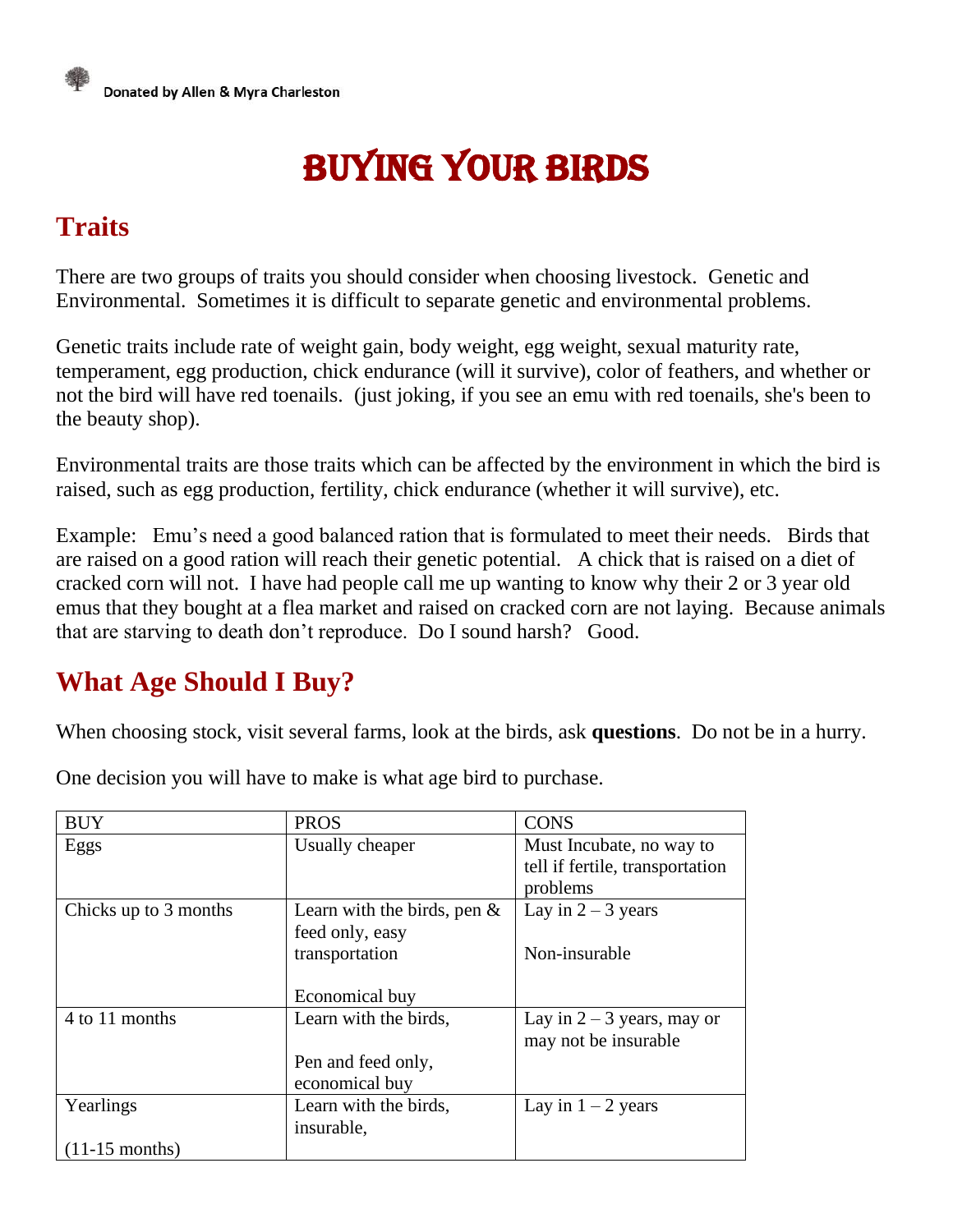| Unproven pairs           | Insurable, lay immediately  | Incubation costs, hatching<br>compatibility? |
|--------------------------|-----------------------------|----------------------------------------------|
| $(17-26$ months)         |                             |                                              |
| Proven pairs (2 years or | Insurable, Lay immediately, | Expensive incubation $&$                     |
| older that have produced | compatible                  | hatching                                     |
| offspring at least one   |                             |                                              |
| season)                  |                             |                                              |

### **Purchase Checklist**

#### **ID Method**

- Micro chipped
- Leg Band
- Neck tag
- $\bullet$  other

#### **Quality of Birds**

- Legs should be straight, not bowed. In older birds the backs of the legs should be rough. A sign of inbreeding is smooth legs.
- Neck straight, not curved or twisted into unnatural positions
- Back straight. A hump-backed bird has difficulty breeding, dresses out to less meat and is undesirable in the genetic pool
- Toes normal and straight. (please note many farmers are now clipping the two outside toes at hatch. This is so when the birds reach slaughter weight the hides are not damaged.)
- Eyes clear and bright (note: a bird with a healed eye injury can still breed, but one with cataracts will be adding that tendency to the gene pool. Question the farmer as to why the blindness occurred.
- Responsive and Alert: (note: during breeding season some adult males will "freeze" when being handled and can even be mistaken for being blind.)
- Parents unrelated read up on inbreeding and out-crossing to find out why this is often undesirable.
- Straight Run Chicks or Sex Guaranteed? \*

*\* If you are purchasing straight run chicks, they will not be tagged or sexed. While the parents may be unrelated, you will have no way of knowing that the chicks you eventually pair up are unrelated. In other words, you may be pairing up brothers and sisters. While straight run chicks are cheaper, it would be a good idea to purchase whatever chicks you pair with them from a different, unaffiliated farm.*

#### **Free Birds?**

**NOTE** - **There are not many free birds left as the market demand is increasing.**